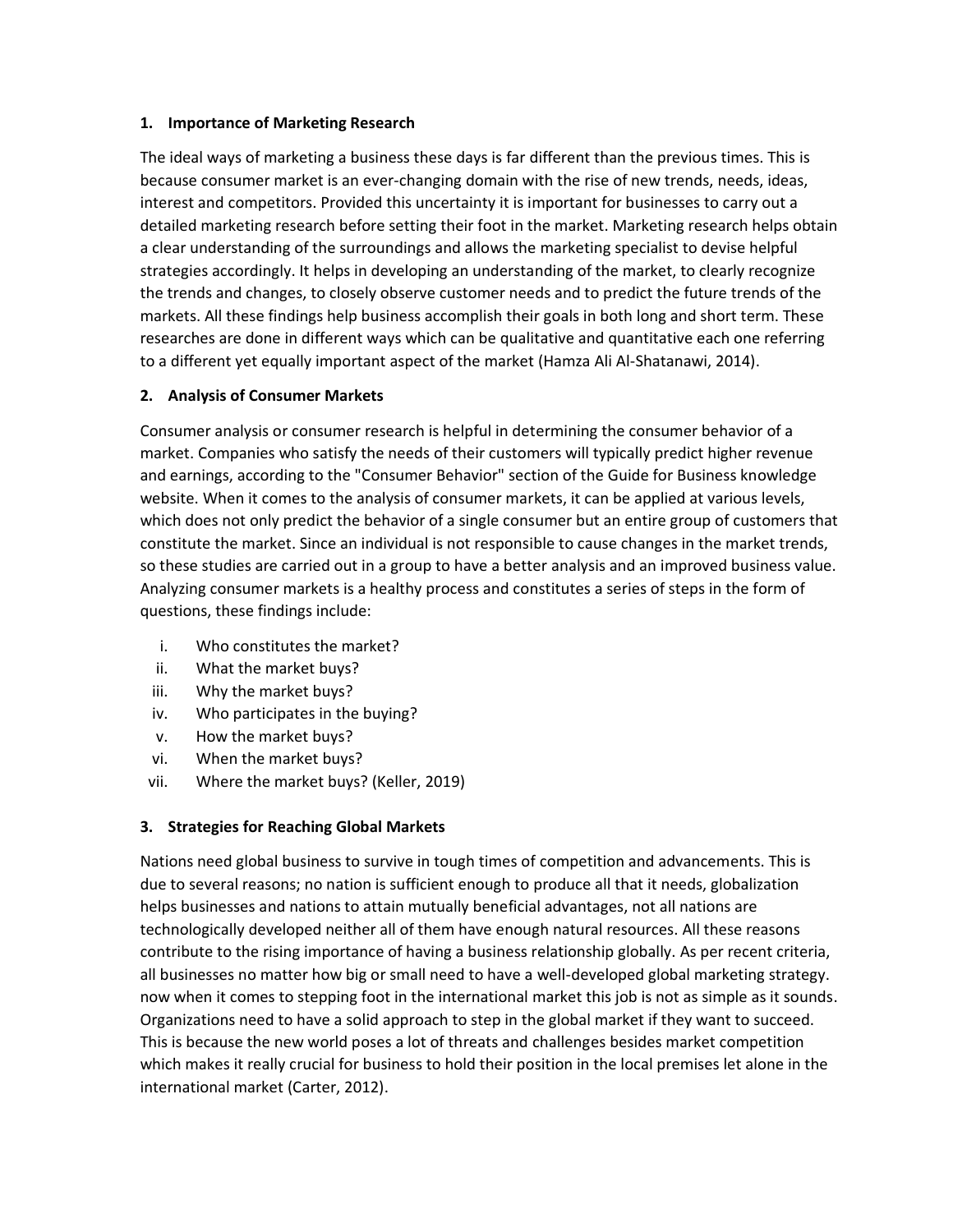## **4. Finding out Market Segments and Targets**

Market Segmentation is an effective way of improving business in more than one direction. It basically refers to breaking down the target market into various segments then create differing strategies and ideas to attract consumers in each market. Target Marketing helps you to concentrate your campaign strategies on different categories of customers, making the advertising, selling and delivery of your goods and/or services smoother and more cost-effective by focusing on all your marketing activities. Now there are various categories upon which market segmentation takes place. The three most common types include: Demographic segmentation, Geographic segmentation and psychographic segmentation. Based on each type the strategy developers use different techniques to attract the consumers. Depending on each market segment the different strategies may also involve using different platforms, such as social media, for a more sophisticated and B2B marketing, businesses use linked in accounts, similarly when it comes to targeting the local people business opt for the most commonly used social media i.e. Facebook for it (Ward, 2020).

# **5. Identifying competition in the market**

Analyzing the competition in the market is an integral part of business success. Marketers can easily use this analysis to create up their strategies that are effective, to discover the interesting competitive ideas and to create up their defenses against the most threatening competitors. Besides that, businesses who continuously take competition seriously and show their customers that they are willing to fight to become the best are most likely to succeed. When it comes to identifying the ideal competition in the market there are several frameworks used for this purpose. The first thing to understand when devising solutions is that identifying competition in the market can be done in two stages. The first one involves identifying the competitors, from relatively stronger to normal size and even smaller ones. Then to analyze each competitor and devise solution accordingly. Competitor identification is essentially a categorization task, whereas the second step involves a more detailed study and evaluative approach (Peteraf, 2002).

# **6. Pricing Strategy**

It is not an unknown fact that pricing strategy has the most effective results when it comes to increasing sales and gaining profits. Moreover, it is one of the most popular and liked strategy by customers. Since, it is a proved fact that pricing has directly to do with brain. The items on sale are sold more than anything else in the world even if the buyer didn't even need it in the first place. Furthermore, owing to the implicit effect of price and payment methods on the consumer's psyche, marketers are faced with a moral dilemma. There are various strategies that come under the pricing category used by businesses to entice the customers. Some of these include Price Comparison, Unbundling, Dynamic Pricing and Flat Pricing. However, when it comes to having an effective pricing strategy it all comes to choosing the right one depending on the industry and business type, as well as the target audience (Marketing, n.d.).

#### **7. Managing Product and its components**

Product management is a process that focuses on bringing a new product to market or developing an existing one. An often ignored and important aspect of a successful marketing is the product management. Since marketing is not only about alluring the customers to purchasing your product it also involves the complete execution of the process. In order to turn any concept into a viable product, a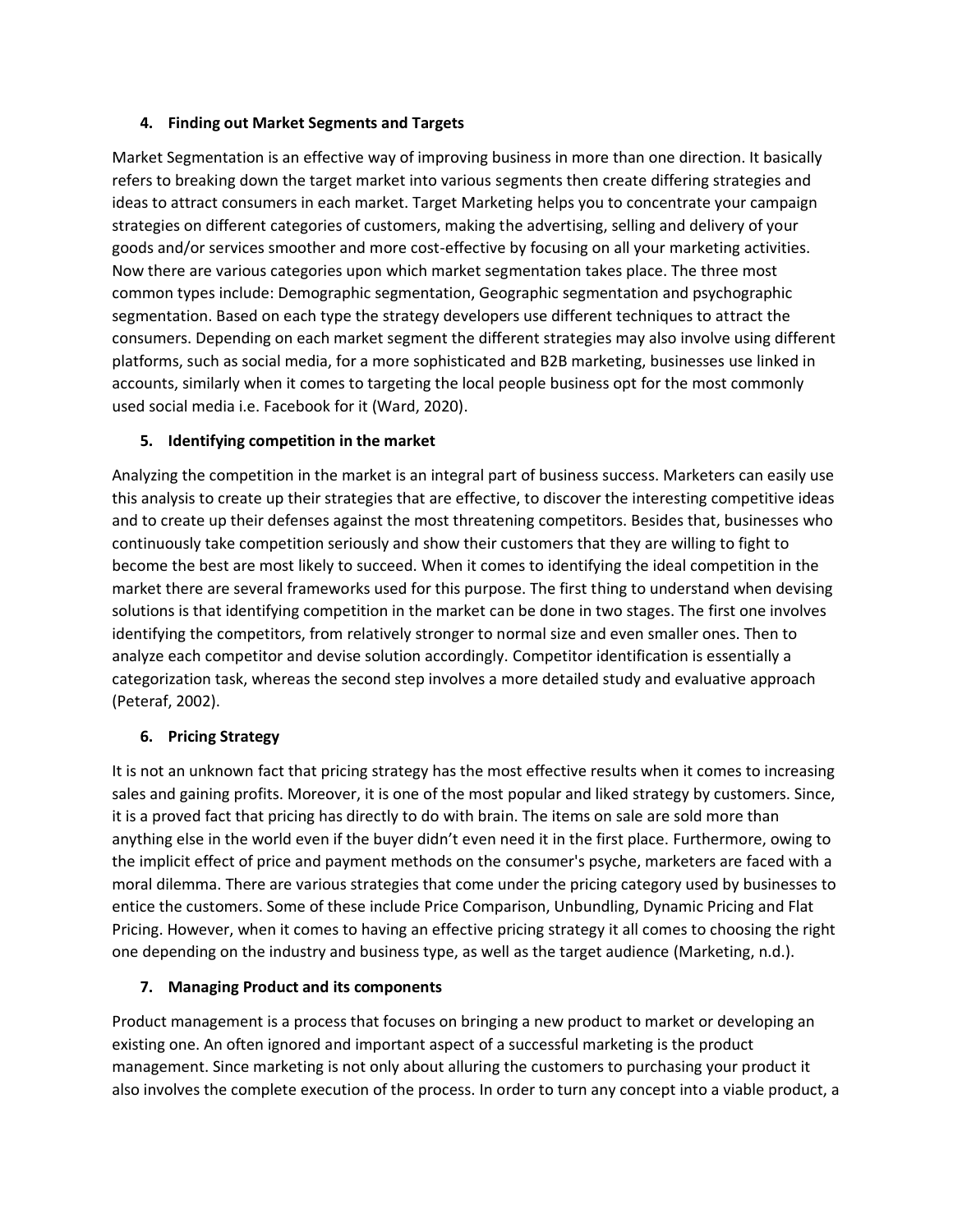business must go through multiple steps in order to create a goal, identify a plan, produce a product and market it to the right customers. This essay discusses the aspects of product management, explains the key processes and the roles of the product manager in this process. And one such aspect includes the management of product completely, i.e. from the raw material to the finished product and to make sure it is shipped correctly. To make things easy, these managements techniques are broken down into 4 main components:

- Price Management
- Transfers
- Purchasing
- Allocations (TECHNOLOGIES, 2020).

# **8. Digital Marketing**

Digital marketing or in more precise terms, known as modern marketing is an effective way for businesses of today to gain a better and increased audience. digital marketing is responsible to bring together customization and mass distribution to accomplish the pre set marketing goals. Since, this type of marketing offers a higher potential and an increased value for businesses, every business presence no matter how big or small is proceeding with it. Now the businesses of today realize to hire a strong work force that helps in the establishment of a firm digital marketing plan rather than spending hundreds of dollars on conventional marketing methods. Similarly, businesses are now more oriented towards having a strong digital presence rather than a physical one as reaching the target customers online is much easier and more possible than real life customer. Digital Media platform include several social medias and other marketing-based ideas through the internet (Martínez-Rolán, 2016).

#### **9. Designing Integrated Marketing Communications**

 Integrated Marketing Communications (IMC) is a term in which an organization deliberately incorporates and manages its multiple communication networks in order to produce a coherent and effective message. The goal is to ensure the continuity of the communication and the effective use of the internet. IMC is an aggregation of all marketing strategies, methods and services within an organization that maximizes the effect on the customer mind resulting in full benefit at a minimal cost. When it comes to proceeding with integrated marketing communication there are several tools for it. these tools include:

- Advertising of the brand and business in the same manner throughout the channels: the message perceived should be same.
- Sales Promotion: A range of short-term rewards to promote the trial or purchasing of a product or service.
- Personal Selling: to improve the relationship between the organization and the public.
- Direct Marketing: to communicate directly with or solicit response or dialogue from specific customers or prospects (Hasan).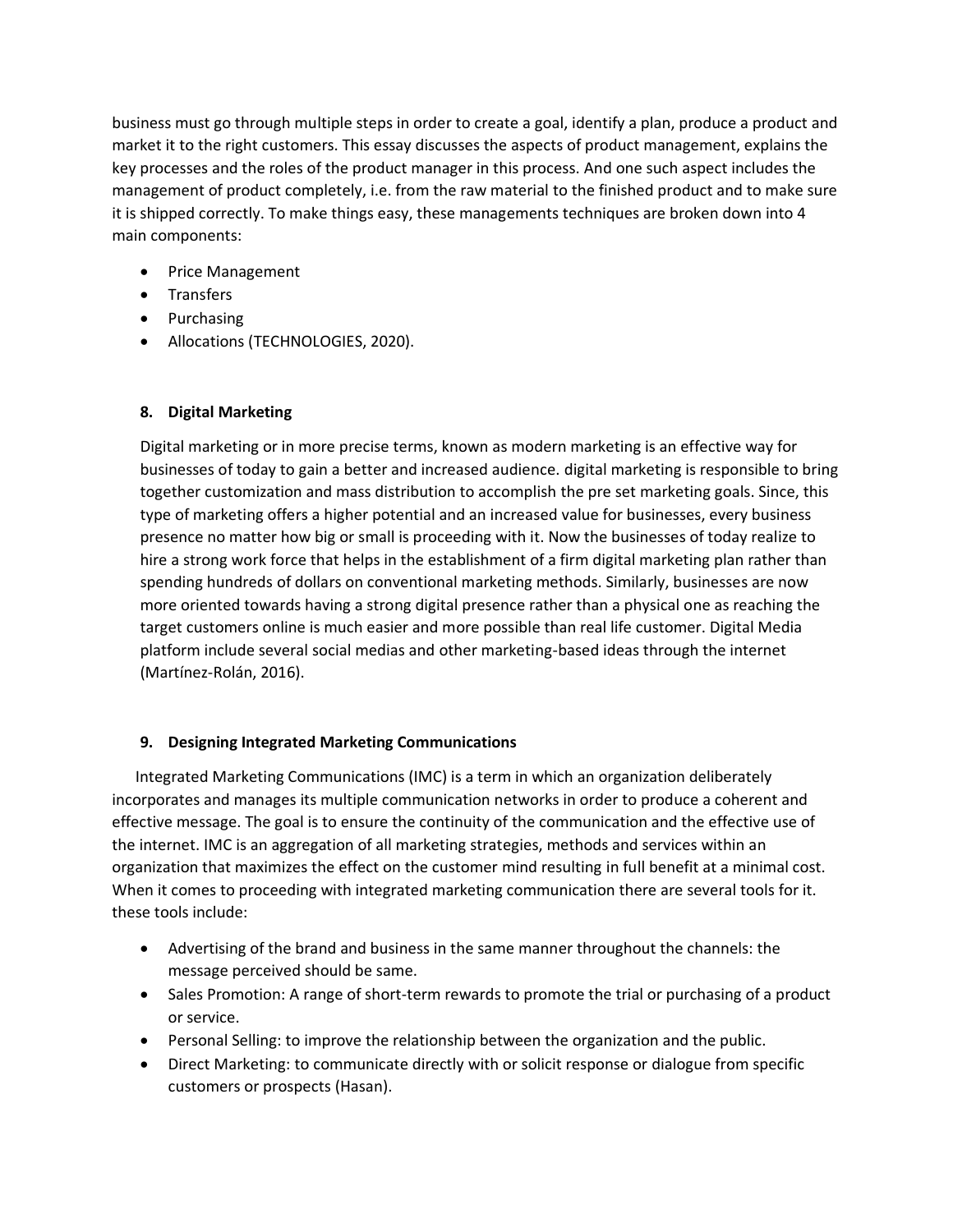#### **10. Managing Marketing; Direct and Database Marketing and Personal Selling.**

Marketing can be done in more than one way: these include different styles, more than one communication channel and various communication ways. Companies know when to use Direct Marketing, Database Marketing and Personal Selling Depending on the type of business and the end goal.

Direct Marketing comprises of a clear channel without the involvement of any middle men. Direct advertisers may use a variety of platforms to access potential clients and customers: direct mail, catalog ads, telemarketing, digital Media, newsstands, blogs, and handheld apps.

Database Marketing is done on the basis of information collected about the consumers. This type of marketing aims to target a specific customer range and entice them through their interest.

On the other hand, Personal selling is where companies employ individuals to market the goods after meeting the consumer face-to-face. Via their manner, presentation and advanced product information, the sellers advertise the product (Bates, 2019).